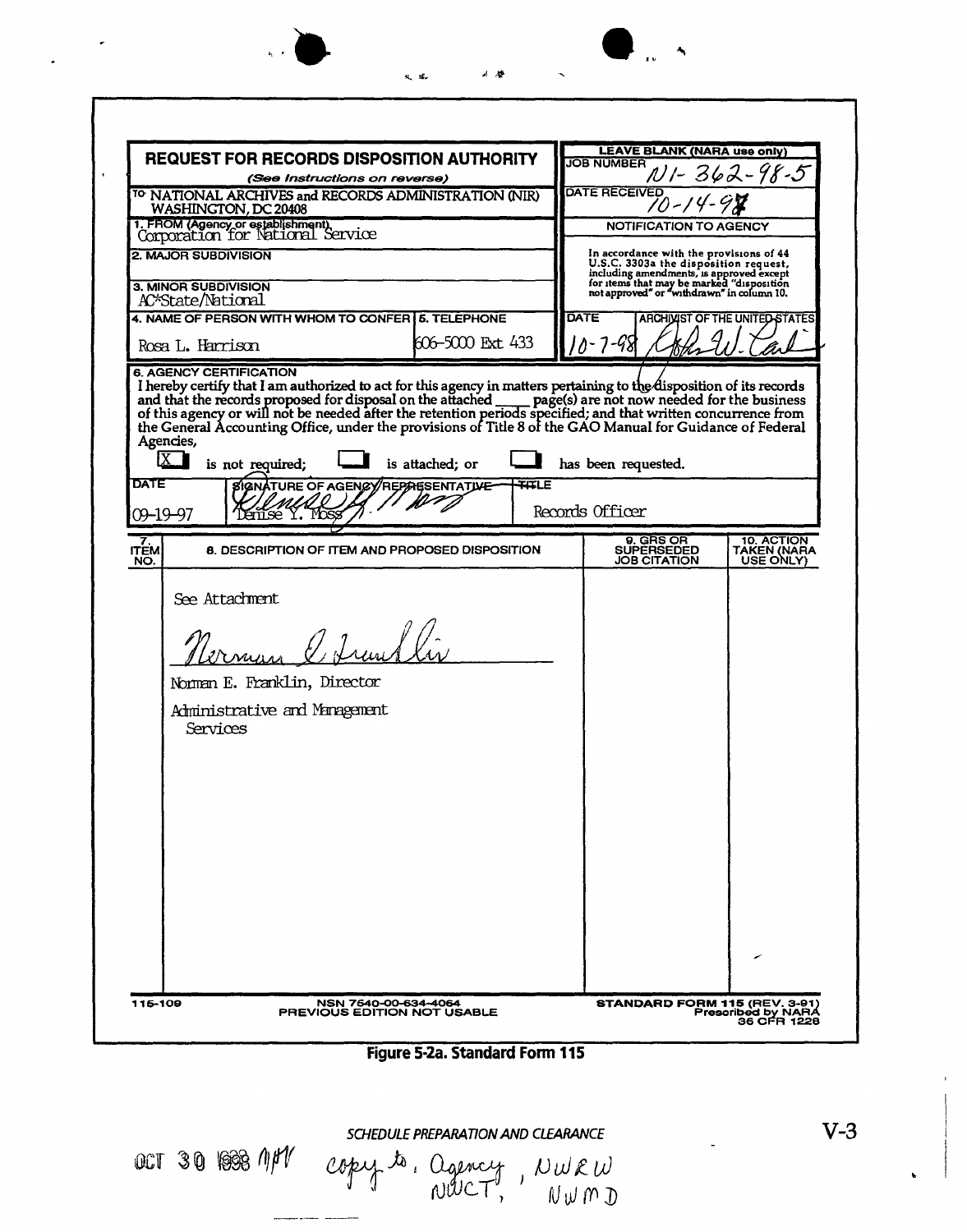# CORPORATION FOR NATIONAL AND COMMUNITY SERVICE AMERICORPS\*STATE/NATIONAL OFFICE

**NWMX** 

AmeriCorps is the Nation's national service initiative that engages thousands of Americans of all ages and backgrounds in solving the most pressing community and national problems AmeriCorps State and National members accomplish their mission by providing direct service in the four issue areas established by law educational, public safety, human needs and environmental The Corporation for National and Community Service (CNS) funds AmeriCorps State and National through population-based State allocations, funds distributed to programs selected by the States and submitted to the CNS through competitive consideration, and programs operated by national nonprofit organizations, professional corps, programs operating in more than one State, and programs operated by Federal agencies

## 1. AmeriCorps\*State/National Grant Files.

 $\bullet$  **.** 

- a. Unsuccessful Applications. Solicited and unsolicited grant applications, correspondence and other records relating to unsuccessful (rejected or withdrawn) applications
	- Disposition Temporary. Destroy 3 years after rejection or withdrawal (GRS 3, Item 13) NOTE: Successful applications and accompanying case file will be scheduled separately as an agency-wide functional item
- b. Progress Reports and Related Correspondence. Contains periodic Progress Reports submitted to CNS, as required, from all grantees such as State Commissions for Community Service, National Non-Profit Organizations, Federal Programs, Native American Tribes, Territories and direct educational award recipients regarding the progress of the programs funded through AmeriCorps\*State/National grants and related correspondence Arranged alphabetically by name of State or State Clusters, Territory, name of Native American Tribe or national non-profit organization, thereunder sequentially by numerical scheme incorporating the fiscal year when originally funded, the type of organization and a sequential number Dates 1994-Present Estimated annual accumulation 30 cubic feet
	- Disposition **Temporary.** Cut off at end of fiscal year in which grant funding for the programs is concluded Retire to Records Center 1 year after cutoff Destroy 5 years after cutoff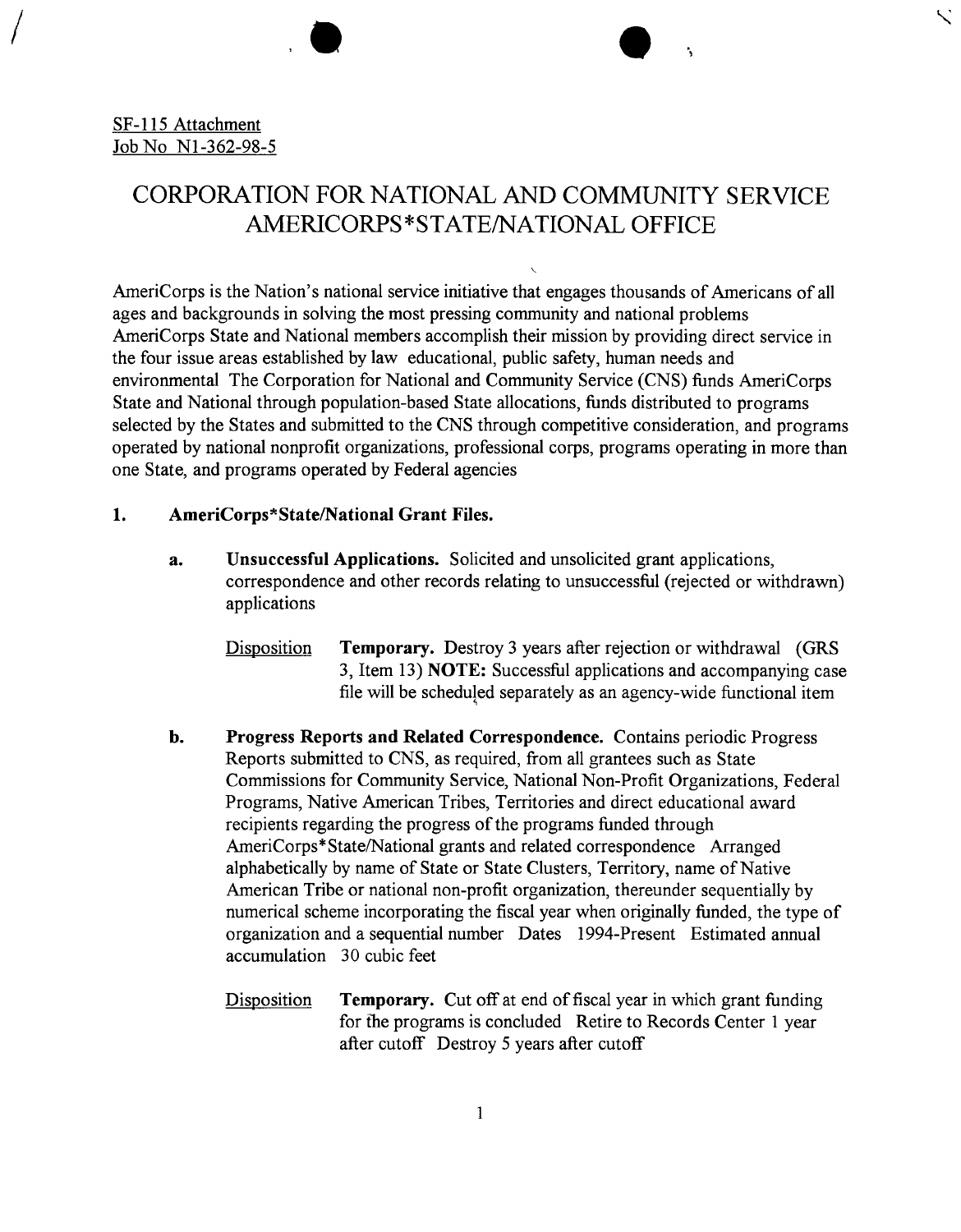## CORPORATION FOR NATIONAL AND COMMUNITY SERVICE AMERICORPS\*STATE/NATIONAL OFFICE

 $\bullet$ 

•

2. Updates. Contains monthly newsletter consisting of a compilation of information from CNS affecting the AmeriCorps\*State/ National grantees The Updates include official guidance and policies, changes in legislation, the progress of specific grant programs from the regions and other like information Arranged chronologically by year, thereunder by month Dates from 1994-Present Current volume 4 cubic feet Estimated annual accumulation 1 cubic foot a *pluck*<br>a bluck b. moss + R. Hannuson<br>a bluck b b-18-98 via e-mail.

- a. Record Copy.  $\omega h^3 y^{\mu \mu}$  in the lately **Disposition** Permanent. Cut off at end of fiscal year. Transfer to the National *A*rchives 3 years after cutoff Note: Records 1994 - 1994 *1 Cut off Oct 1, 1994*<br>م†196, Oct، I, P19 i decords 1997-2000; Cut off Oct. 1, 2000;<br>**b.** Reference Copy. Consists of all duplicate and reference copies of the Updates
	-

Disposition **Temporary.** Destroy when no longer needed for reference

## 3. CEO Decision Notebooks. Contains briefing notebooks developed by

AmeriCorps\*State/National staff to present to CNS senior management (AmeriCorps Director), the Chief Executive Officer (CEO) and the Board of Directors in the grant approval process The Decision Notebooks contain supporting materials for new programs, recompeting programs and renewals The materials may have program summaries, projected costs of programs, and other related information The Decision Notebooks contain program materials that may not make it to the Board of Directors Arranged chronologically Dates 1994-Present Current volume approximately 6 cubic feet Estimated annual accumulation' 6 inches

### a. CEO Decision Notebooks.

- Disposition **Temporary.** Cut off at end of fiscal year in which the decision is made concerning the Decision Notebook grant programs Destroy 5 years after cutoff or when no longer needed for reference, whichever is sooner
- b. All Other Copies of CEO Decision Notebooks. Contains duplicate copies of the CEO Decision Notebooks for distribution or used for reference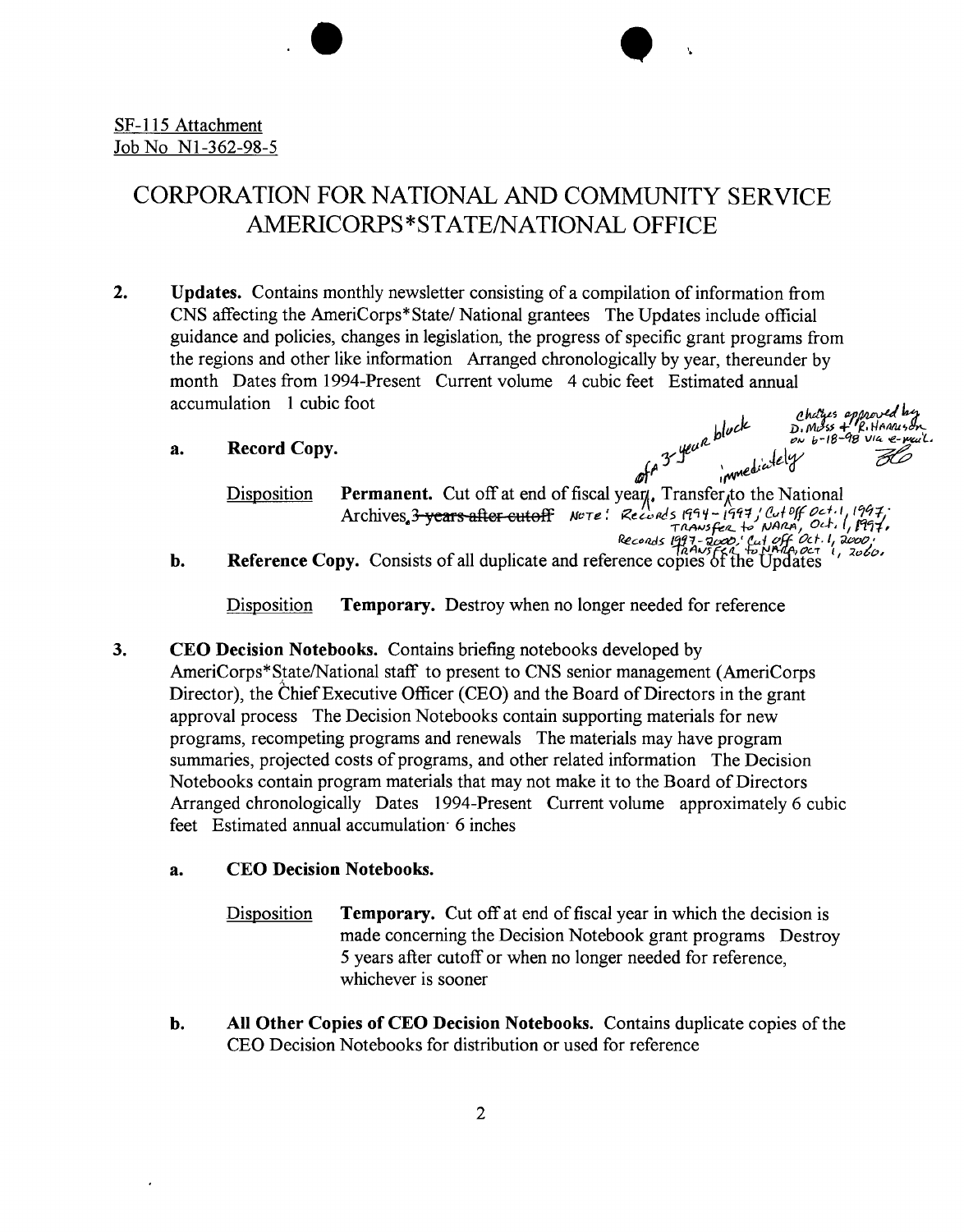## CORPORATION FOR NATIONAL AND COMMUNITY SERVICE AMERICORPS\*STATE/NATIONAL OFFICE

 $\bullet$ 

NWML

Disposition **Temporary.** Destroy when no longer needed for reference

4. Board Decision Notebooks. Contains final briefing notebooks (Decision Notebook materials) presented by the CEO to the Board of Directors for final approval The Notebooks contain supporting materials for new programs and recompeting programs Included in the materials are program summaries, projected costs of proposed or recompeting programs, and other related information Arranged chronologically Dates 1994-Present Current volume 4 cubic feet Estimated annual accumulation 3 inches

#### a. Record Copy Board Decision Notebooks.

| Disposition |                                                                  | <b>Permanent.</b> Cut off at the end of fiscal year of a 5-year block |  |  |  |
|-------------|------------------------------------------------------------------|-----------------------------------------------------------------------|--|--|--|
|             | Retire to the Record Center 2 years after cutoff Transfer to the |                                                                       |  |  |  |
|             |                                                                  | National Archives 5 years after cutoff                                |  |  |  |
|             | <b>NOTE</b>                                                      | Records 1994-1998, Cut off Oct 1, 1998,                               |  |  |  |
|             |                                                                  | Retire Oct 1, 2000, Transfer Oct 1, 2003                              |  |  |  |
|             |                                                                  | Records 1999-2003, Cut off Oct 1, 2003,                               |  |  |  |
|             |                                                                  | Retire Oct 1, 2005, Transfer Oct 1, 2008                              |  |  |  |
|             |                                                                  | Records 2004-2008, Cut off Oct 1, 2008,                               |  |  |  |
|             |                                                                  | Retire Oct 1, 2010, Transfer Oct 1, 2013                              |  |  |  |
|             |                                                                  | Records 2009-2013, Cut off Oct 1, 2013,                               |  |  |  |
|             |                                                                  | Retire Oct 1, 2015, Transfer Oct 1, 2018                              |  |  |  |
|             |                                                                  | Records 2014-2018, Cut off Oct 1, 2018,                               |  |  |  |
|             |                                                                  | Retire Oct 1, 2020, Transfer Oct 1, 2023                              |  |  |  |

b. All Other Copies of Board Decision Notebooks. Contains duplicate copies of Board Decision Notebooks used for distribution or reference

Disposition **Temporary.** Destroy when no longer needed for reference

**State/National Office Director's Chron File.** Contains incoming and outgoing letters and memoranda. Contains correspondence directed to the Director from the CNS CEO, the AmeriCorps Director and other agencies for response Arranged chronologically

Disposition Temporary. Cut off at end of fiseal year Destroy 2 years after eutoff<br>Ttem 5 is withdrawn. OK by Rose Hanrison and Dewise Moss of CNS via telephone 10/1/98. FO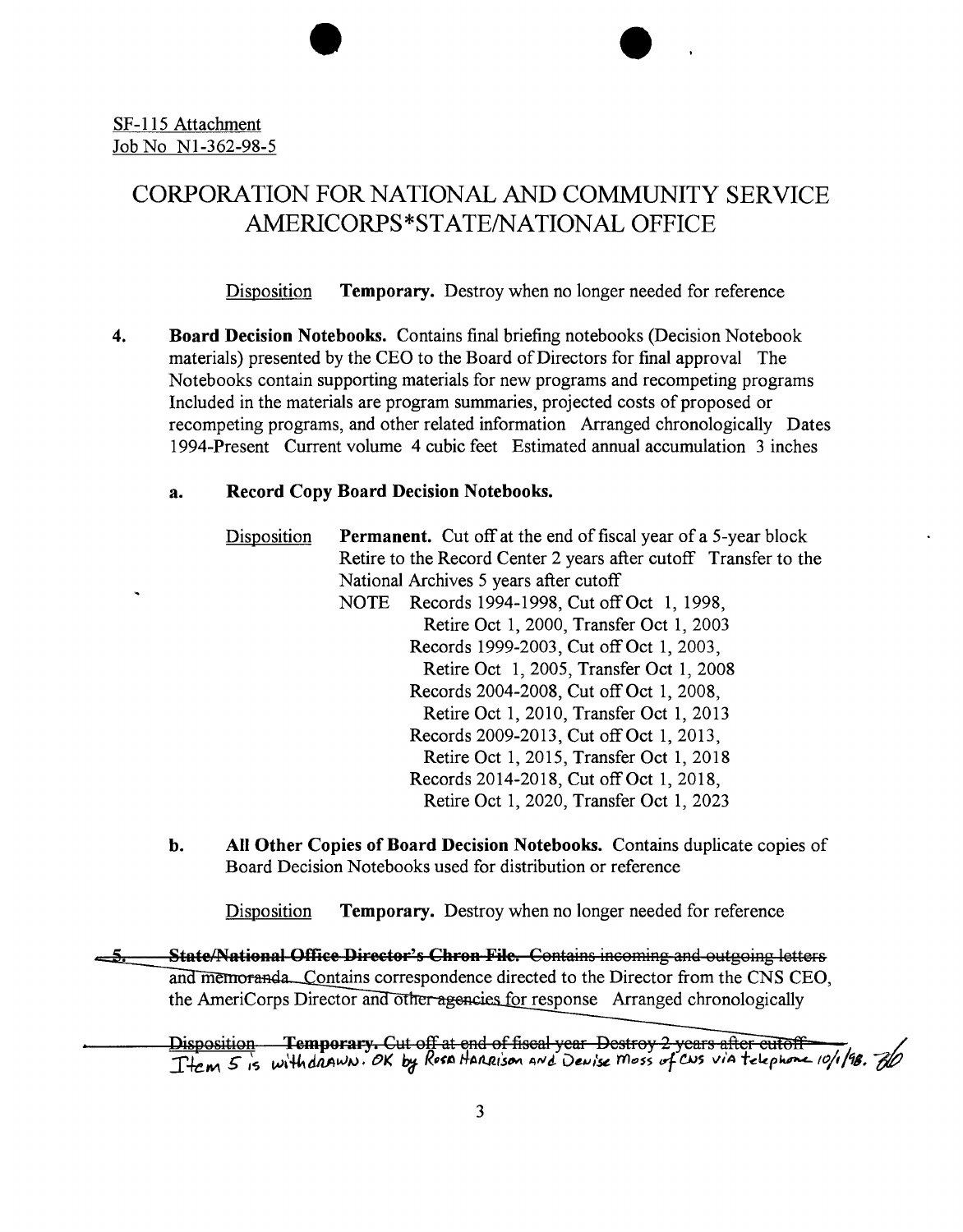## CORPORATION FOR NATIONAL AND COMMUNITY SERVICE AMERICORPS\*STATE/NATIONAL OFFICE

 $\bullet$ 

#### 6. Conference and Training Workshop Records.

- a. Program Directors Conference Records. AmeriCorps\*State/National sponsors an annual conference to train the newly approved and renewed grantees regarding the requirements they must meet to demonstrate progress in their programs
	- 1) Record Copy Program Directors Conference Records. Contains conference training materials, agenda, speakers bios, and related materials Arranged chronologically Dates 1994-Present Current volume 1 cubic foot Estimated annual accumulation about 3 inches
		- Disposition Permanent. Cut off at end of fiscal year of a 5-year block Retire to Record Center 2 years after cutoff Transfer to the National Archives 5 years after cutoff
	- 2) Reference Copies. All duplicates used for distribution or reference

Disposition **Temporary.** Destroy when no longer needed for reference

- b. Cluster Training Workshop Materials. Contains geographic cluster training materials developed by AmeriCorps\*State/National headquarters staff directly related to program/mission activities not part of the annual conference
	- 1) Record Copy Cluster Training Workshop Materials. Contains workshop training materials, agenda, speaker bios, and related materials Arranged chronologically Dates 1994-Present Current volume 2 cubic feet Estimated annual accumulation 1 cubic foot

Disposition **Permanent.** Cut off at end of fiscal year of a 5-year block Retire to Record Center 2 years after cutoff Transfer to the National Archives 5 years after cutoff

2) Reference Copies. All duplicates of the Training Workshop Materials used for distribution or reference

Disposition **Temporary.** Destroy when no longer needed for reference